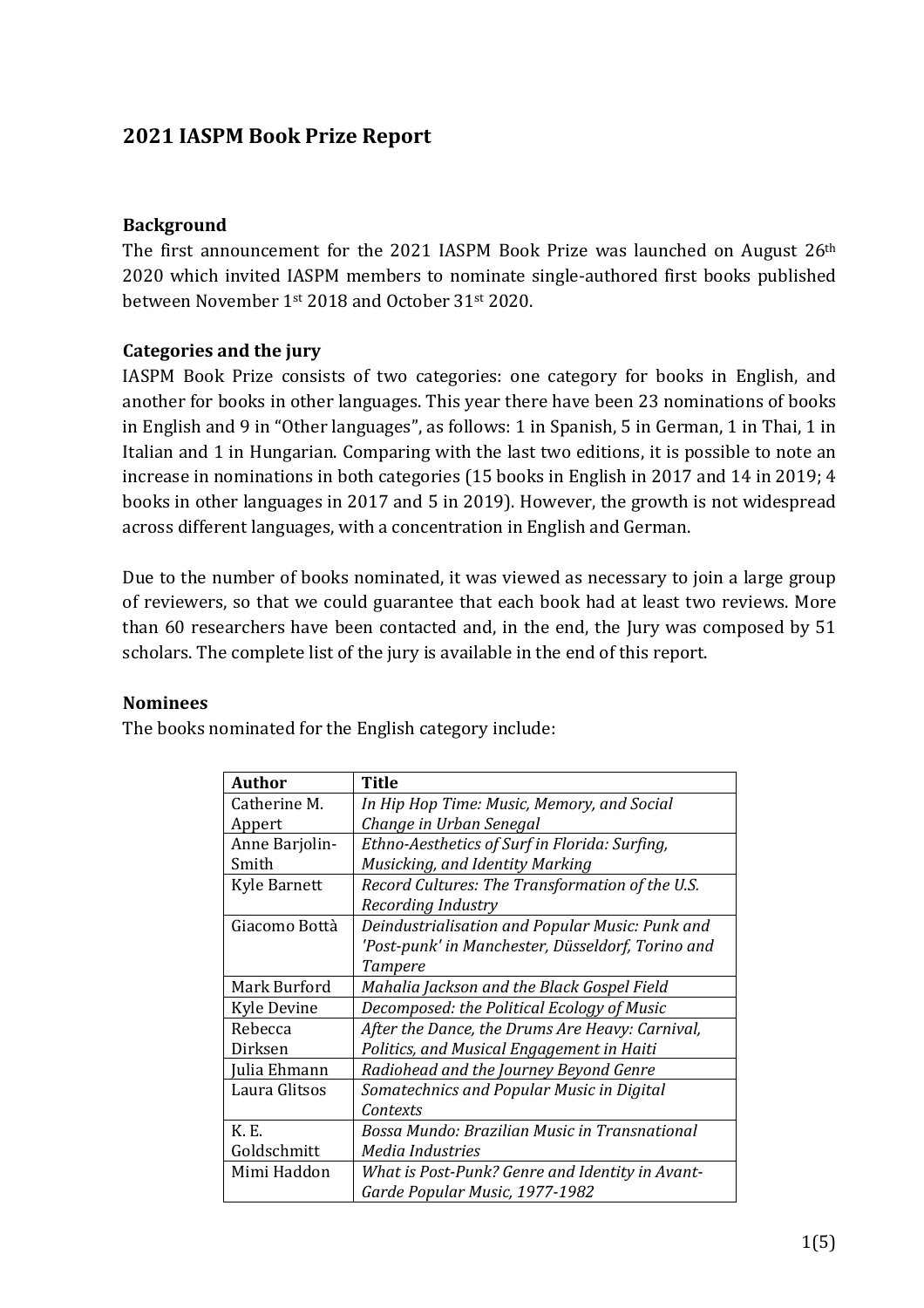| <b>Paul Harkins</b> | Digital Sampling: The Design and Use of Music      |  |  |
|---------------------|----------------------------------------------------|--|--|
|                     | <b>Technologies</b>                                |  |  |
| Klisala             | Music Downtown Eastside: Human Rights and          |  |  |
| Harrison            | Capability Development through Music in Urban      |  |  |
|                     | Poverty                                            |  |  |
| Andra               | Popular Music in the Nostalgia Video Game: The     |  |  |
| Ivănescu            | Way It Never Sounded.                              |  |  |
| Kerstin Klenke      | The Sound State of Uzbekistan: Popular Music and   |  |  |
|                     | Politics in the Karimov Era                        |  |  |
| Joanna Love         | Soda Goes Pop: Pepsi-Cola Advertising and Popular  |  |  |
|                     | <b>Music</b>                                       |  |  |
| Carla Jana          | Transcultural Sound Practices, British Asian Dance |  |  |
| Maier               | Music as Cultural Transformation                   |  |  |
| Áine                | Dangerous Mediations: Pop Music in a Philippine    |  |  |
| Mangaoang           | Prison Video                                       |  |  |
| Drew Nobile         | Form as Harmony in Rock Music                      |  |  |
| Adam de Paor-       | Provincial Headz: British Hip hop and Critical     |  |  |
| Evans               | Regionalism                                        |  |  |
| Sarah Raine         | Authenticity and Belonging in the Northern Soul    |  |  |
|                     | Scene: The role of history and identity in a       |  |  |
|                     | multigenerational music culture                    |  |  |
| <b>Bárhara</b>      | The Art of Tango                                   |  |  |
| Varassi Pega        |                                                    |  |  |
| Paula Wolfe         | Women in The Studio: Creativity, Control and       |  |  |
|                     | Gender in Popular Music Sound Production           |  |  |

The books nominated for the Other languages category include:

| <b>Author</b>      | <b>Title</b>                      | Language  |
|--------------------|-----------------------------------|-----------|
| Georg Fischer      | Sampling in der Musikproduktion   | German    |
|                    | Das Spannungsfeld zwischen        |           |
|                    | Urheberrecht und Kreativität      |           |
| Melanie            | Performing Bytes.                 | German    |
| Fritsch            | Musikperformances der             |           |
|                    | Computerspielkultur               |           |
| Robin Kuchar       | Musikclubs zwischen Scene, Stadt  | German    |
|                    | und Music Industries. Autonomie,  |           |
|                    | Vereinnahmung, Abhängigkeit       |           |
| <b>Bodo Mrozek</b> | Jugend - Pop - Kultur. Eine       | German    |
|                    | transnationale Geschichte         |           |
| Melanie            | Sucht und Selbst-Konzepte.        | German    |
| Ptatscheck         | Biographische Studien zur         |           |
|                    | Heroinabhängigkeit von Musikern   |           |
|                    | in Los Angeles                    |           |
| Ádám Ignácz        | Milliók zenéje. Populáris zene és | Hungarian |
|                    | zenetudomány az államszocialista  |           |
|                    | Magyarországon                    |           |
| Jacopo             | Storia culturale della canzone    | Italian   |
| Tomatis            | italiana                          |           |
|                    |                                   |           |
| Juliana            | Música y humor en la obra de Les  | Spanish   |
| Guerrero           | Luthiers                          |           |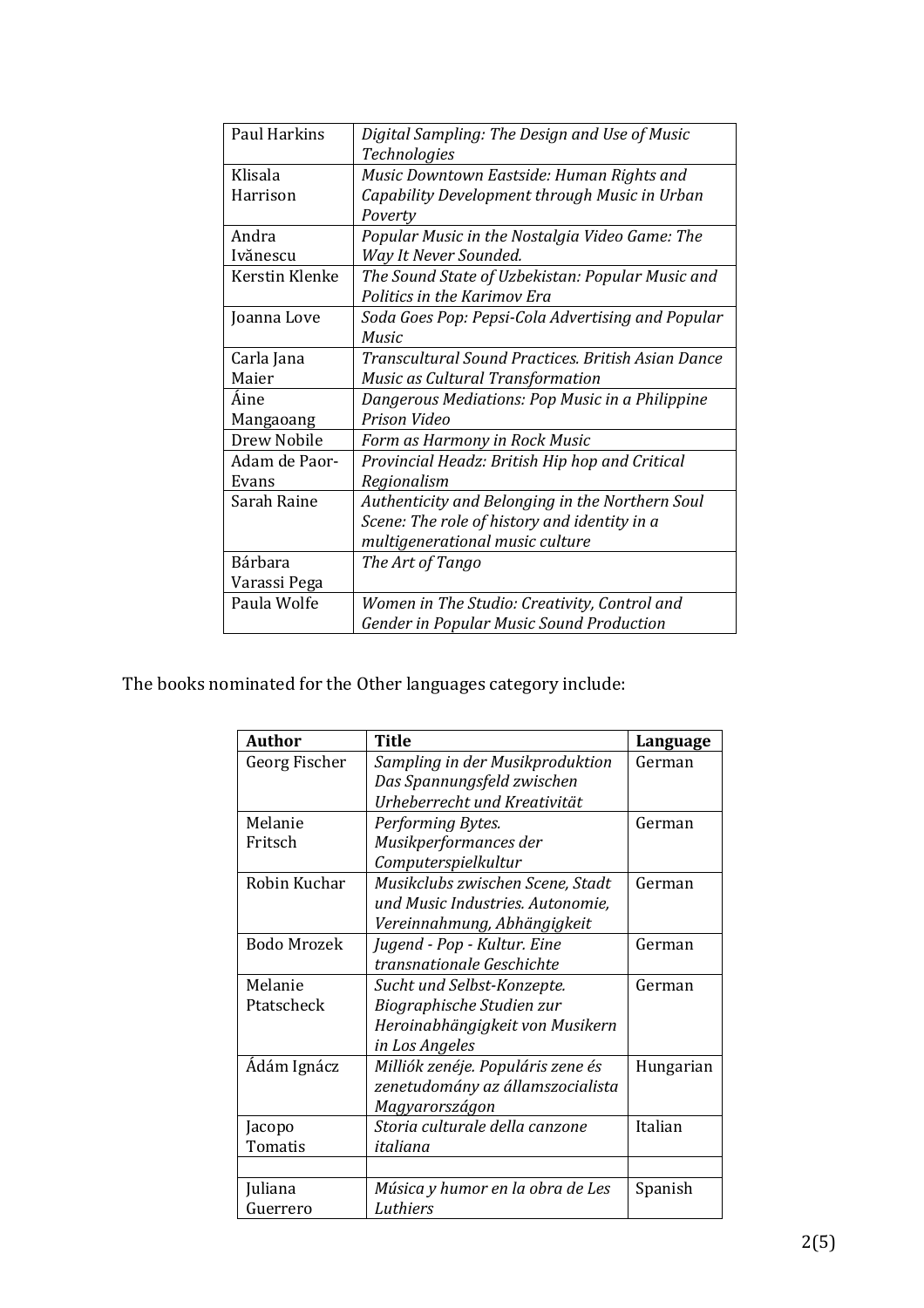| Viriya     | Rock Suksa. Suntreeya, | Thai |
|------------|------------------------|------|
| Sawangchot | Kanmuang, Peuntee      |      |

# **Two rounds**

The prize ran through two rounds:

- In the first round, reviewers provided a general grade for each book, together with a justification paragraph. According to the evaluation sent, following finalists have been identified: 6 books in English (Bottà, Burford, Devine, Glitsos, Harrison, Paor-Evans) and  $4$  in other languages (see below). These books continued on to the second round.
- In the second round, the reviewers who had read the qualified books were asked to provide a more detailed grade, specifically assigning scores for originality, writing, methodology and theoretical approach. With all the grades in hand we were able to summarize the final results.

In **the English category**, there was a strong consensus regarding the quality of one of the books, whilst very consistent arguments in favour of two others. **Hence, the prize for this category this year goes to the book:** 

### *Decomposed: the Political Ecology of Music* **by Kyle Devine**

Following two books receive a Special Mention by the Jury:

*Music Downtown Eastside: Human Rights and Capability Development through Music in Urban Poverty* by Klisala Harrison

*Mahalia Jackson and the Black Gospel Field by Mark Burford* 

In the Other languages category, however, the arguments in favour of the four books were quite similar, as well as their grades. Mostly, all the books have been pointed out as highly important ones that are likely to become references in each language's literature. Therefore, the 2021 IASPM Book **Prize for the Other Languages category will be shared between the four finalists, one for each language: German, Hungarian, Italian and Thai.**

*Jugend - Pop - Kultur. Eine transnationale Geschichte* **by Bodo Mrozek**

*Milliók zenéje. Populáris zene és zenetudomány az államszocialista Magyarországon* **by Ádám Ignácz**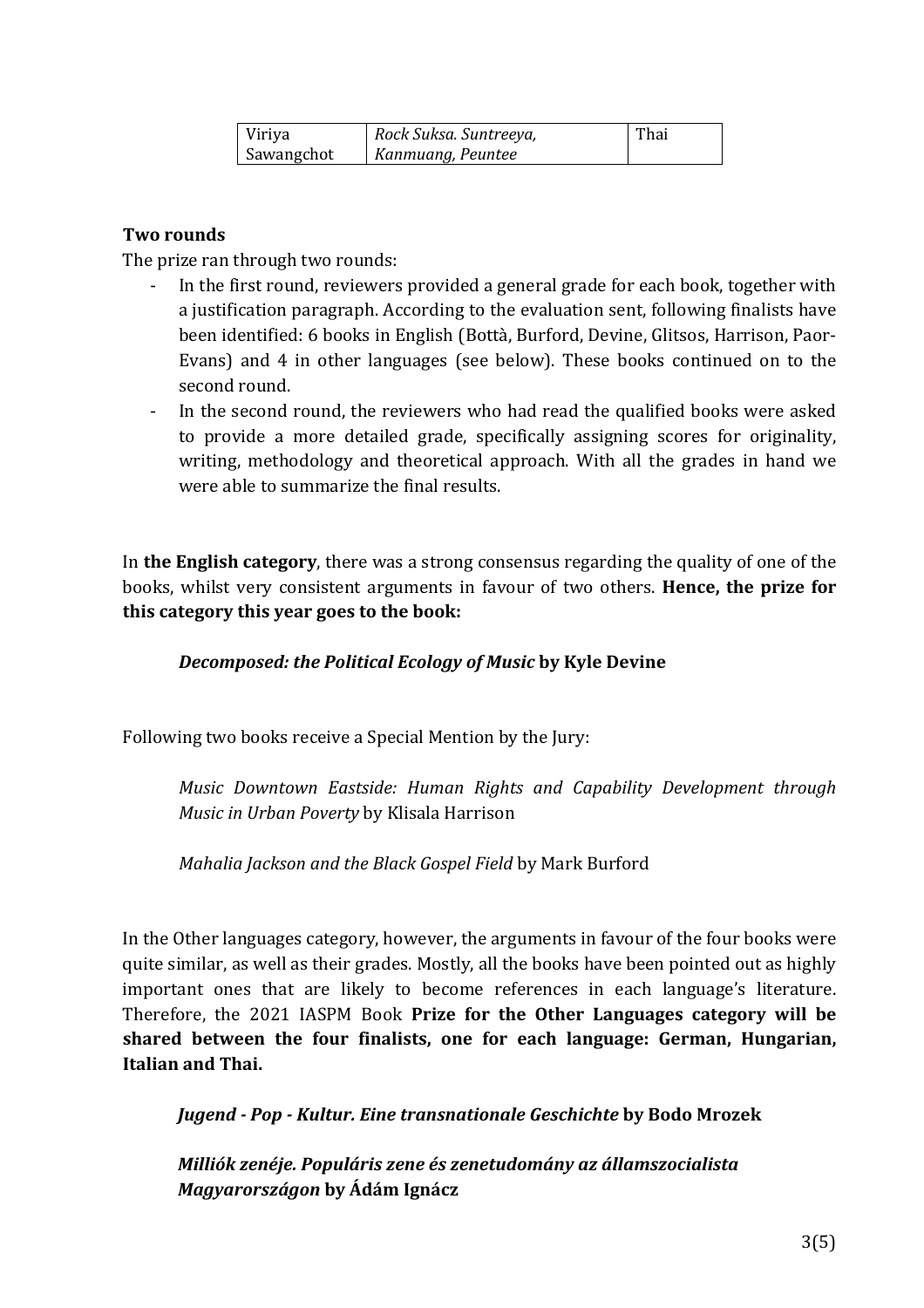#### *Storia culturale della canzone italiana* **by Jacopo Tomatis**

#### *Rock Suksa. Suntreeya, Kanmuang, Peuntee* **by Viriya Sawangchot**

The Chairs of the 2021 IASPM Book Prize want to thank this year's jury immensely for all its work, its members being those names listed here:

Adriana Helbig Alexandra D'Urso Alf Arvidsson Anne Danielsen Alisha Jones Anna Szemere Beate Flath Beatriz Polivanov Christina Richter-Ibañez Claudrena N. Harold Dietman Elflein Dominik Nösner Florian Heesch Emilia Greco Jacob Kimvall Jacopo Conti Jeder Janotti Jr Joe Schloss Johannes Brusila John Street Jonathan Sterne Joszef Havasreti Julio Mendívil Katia Chornik Manuel Troike Marika Nordström Marita Fornaro Mark Pedelty Mark Percival Matt Brennan Michael Ahlers Monika Schoop Nick Prior Nils Kirschlager